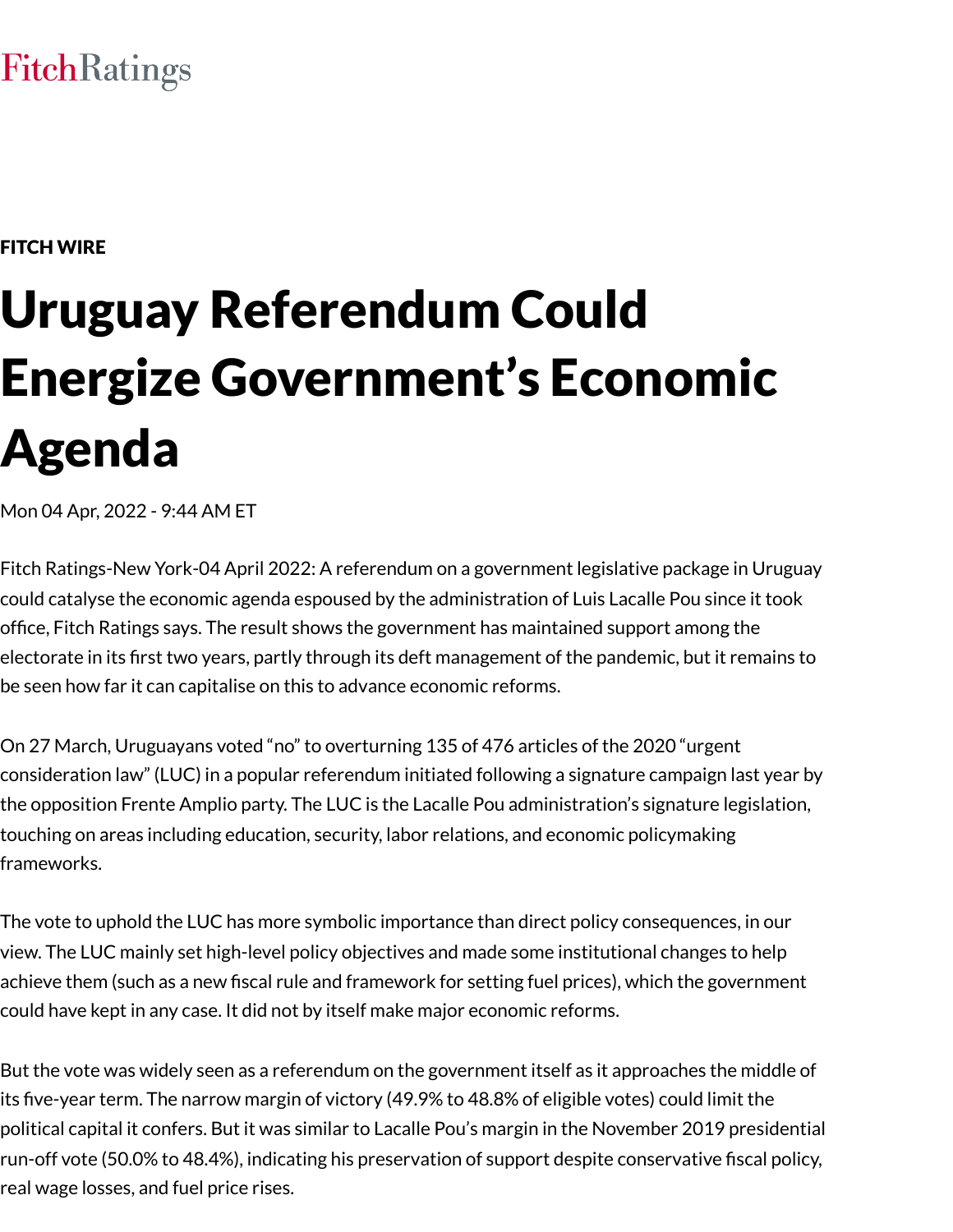The government expects to use its political capital to enact reforms in the second half of its term. These include addressing key competitiveness issues: high fuel costs, slipping education outcomes, labor market rigidities, and narrow trade openness. A post-referendum priority will be pension reform, which is crucial for long-term fiscal sustainability.

This agenda has made limited progress so far, partly due to ideological diversity within the ruling coalition. For example, some coalition parties opposed a provision in the LUC to end the fuel monopoly of state-owned ANCAP, resulting in its removal from the final bill. They also pushed a bill restricting the forestry industry that the president vetoed.

More substantial progress on structural reforms could be important for lifting weak potential growth (estimated at 2.1% by a newly formed fiscal council). Investment/GDP rose to 18.4% in 2021 from a low of 14.6% in 2019, driven by construction of the UPM pulp mill (Uruguay's largest-ever investment project), but is still low relative to regional and rating peers.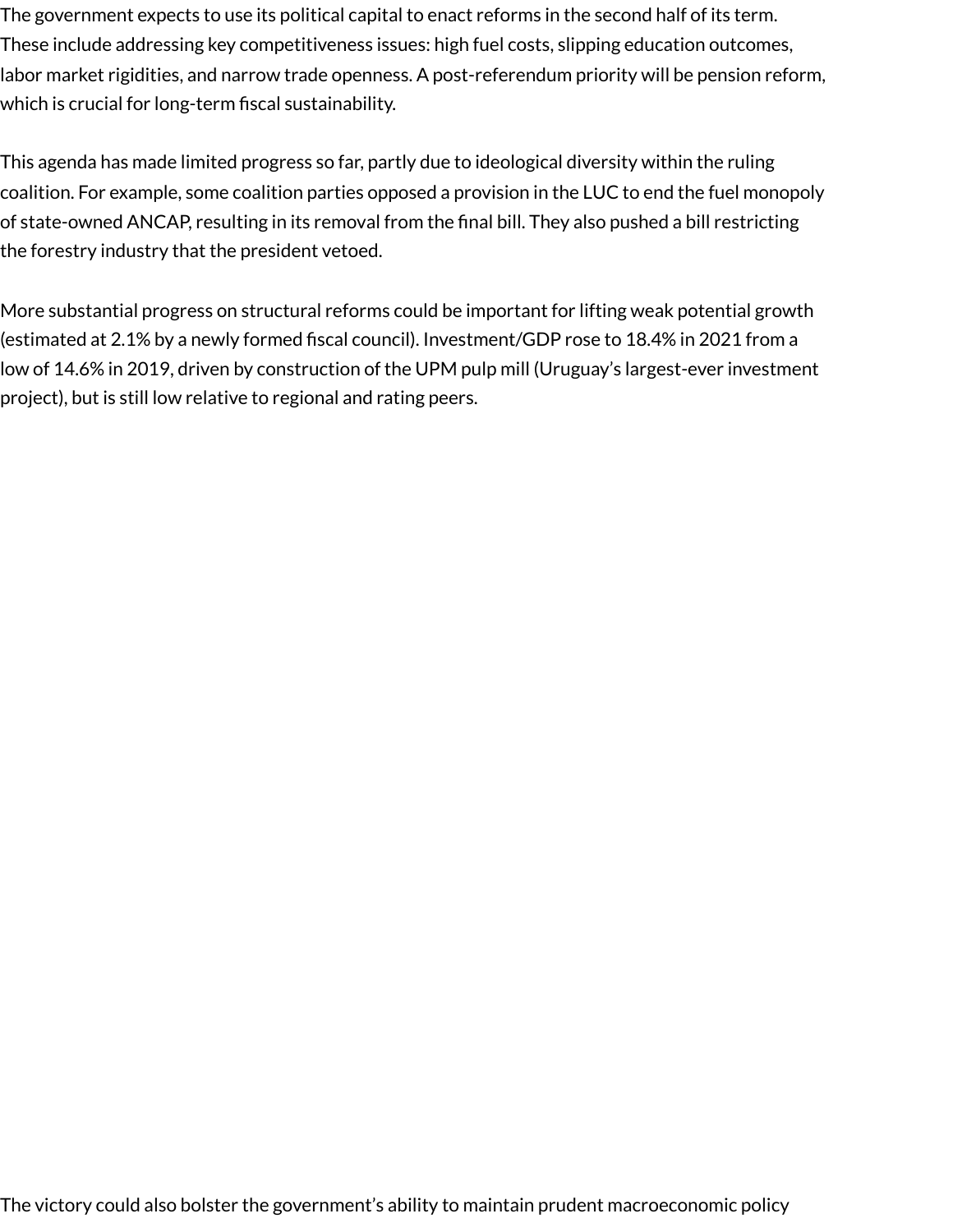settings. This was a key driver of Fitch's revision of the Outlook on Uruguay's 'BBB-' sovereign rating to Stable in December 2021.

In its first two years in office the government has made meaningful progress on fiscal consolidation, reflecting well-targeted pandemic relief measures, resilient revenues, and below-inflation wage increases resulting in savings in public salaries and indexed pension benefits. The government pledges a real wage recovery that could erode some of these savings, but its strong political standing could help it navigate this trade-off prudently.

Fuel pricing has been a more difficult policy area, especially in the context of sharply higher international oil prices. Since September, the authorities have deviated from their rule established in the LUC by lifting fuel prices below import parity, and did so again after the referendum, widening the undercharge to 11% for gas and 24% for diesel. This effective subsidization avoids further increases in fuel prices, which the government wants to reduce, but places a substantial financial burden on ANCAP.

Contacts:

Todd Martinez Senior Director, Sovereigns +1 212 908 0897 Fitch Ratings, Inc. Hearst Tower 300 West 57th Street New York, NY 10014

Mark Brown Senior Director, Fitch Wire +44 20 3530 1588

Media Relations: Elizabeth Fogerty, New York, Tel: +1 212 908 0526, Email: [elizabeth.fogerty@thefitchgroup.com](mailto:elizabeth.fogerty@thefitchgroup.com)

The above article originally appeared as a post on the Fitch Wire credit market commentary page. The original article can be accessed at [www.fitchratings.com](http://www.fitchratings.com/). All opinions expressed are those of Fitch Ratings.

All Fitch Ratings (Fitch) credit ratings are subject to certain limitations and disclaimers. Please read these limitations and disclaimers by following this link:

<https://www.fitchratings.com/understandingcreditratings>. In addition, the following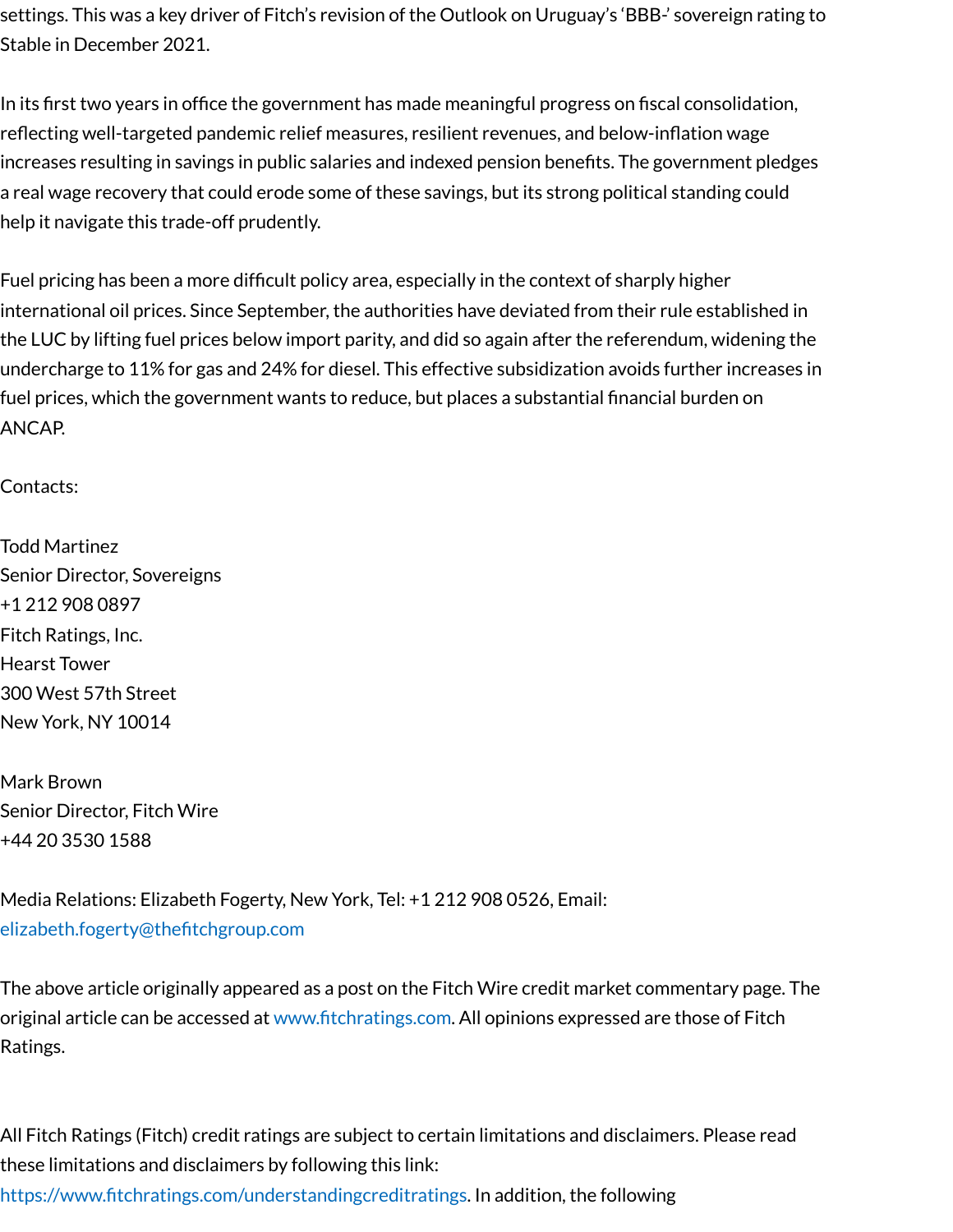<https://www.fitchratings.com/rating-definitions-document> details Fitch's rating definitions for each rating scale and rating categories, including definitions relating to default. Published ratings, criteria, and methodologies are available from this site at all times. Fitch's code of conduct, confidentiality, conflicts of interest, affiliate firewall, compliance, and other relevant policies and procedures are also available from the Code of Conduct section of this site. Directors and shareholders' relevant interests are available at <https://www.fitchratings.com/site/regulatory>. Fitch may have provided another permissible or ancillary service to the rated entity or its related third parties. Details of permissible or ancillary service(s) for which the lead analyst is based in an ESMA- or FCA-registered Fitch Ratings company (or branch of such a company) can be found on the entity summary page for this issuer on the Fitch Ratings website.

In issuing and maintaining its ratings and in making other reports (including forecast information), Fitch relies on factual information it receives from issuers and underwriters and from other sources Fitch believes to be credible. Fitch conducts a reasonable investigation of the factual information relied upon by it in accordance with its ratings methodology, and obtains reasonable verification of that information from independent sources, to the extent such sources are available for a given security or in a given jurisdiction. The manner of Fitch's factual investigation and the scope of the third-party verification it obtains will vary depending on the nature of the rated security and its issuer, the requirements and practices in the jurisdiction in which the rated security is offered and sold and/or the issuer is located, the availability and nature of relevant public information, access to the management of the issuer and its advisers, the availability of pre-existing third-party verifications such as audit reports, agreed-upon procedures letters, appraisals, actuarial reports, engineering reports, legal opinions and other reports provided by third parties, the availability of independent and competent third- party verification sources with respect to the particular security or in the particular jurisdiction of the issuer, and a variety of other factors. Users of Fitch's ratings and reports should understand that neither an enhanced factual investigation nor any third-party verification can ensure that all of the information Fitch relies on in connection with a rating or a report will be accurate and complete. Ultimately, the issuer and its advisers are responsible for the accuracy of the information they provide to Fitch and to the market in offering documents and other reports. In issuing its ratings and its reports, Fitch must rely on the work of experts, including independent auditors with respect to financial statements and attorneys with respect to legal and tax matters. Further, ratings and forecasts of financial and other information are inherently forward-looking and embody assumptions and predictions about future events that by their nature cannot be verified as facts. As a result, despite any verification of current facts, ratings and forecasts can be affected by future events or conditions that were not anticipated at the time a rating or forecast was issued or affirmed.

The information in this report is provided 'as is' without any representation or warranty of any kind, and Fitch does not represent or warrant that the report or any of its contents will meet any of the requirements of a recipient of the report. A Fitch rating is an opinion as to the creditworthiness of a security. This opinion and reports made by Fitch are based on established criteria and methodologies that Fitch is continuously evaluating and updating. Therefore, ratings and reports are the collective work product of Fitch and no individual, or group of individuals, is solely responsible for a rating or a